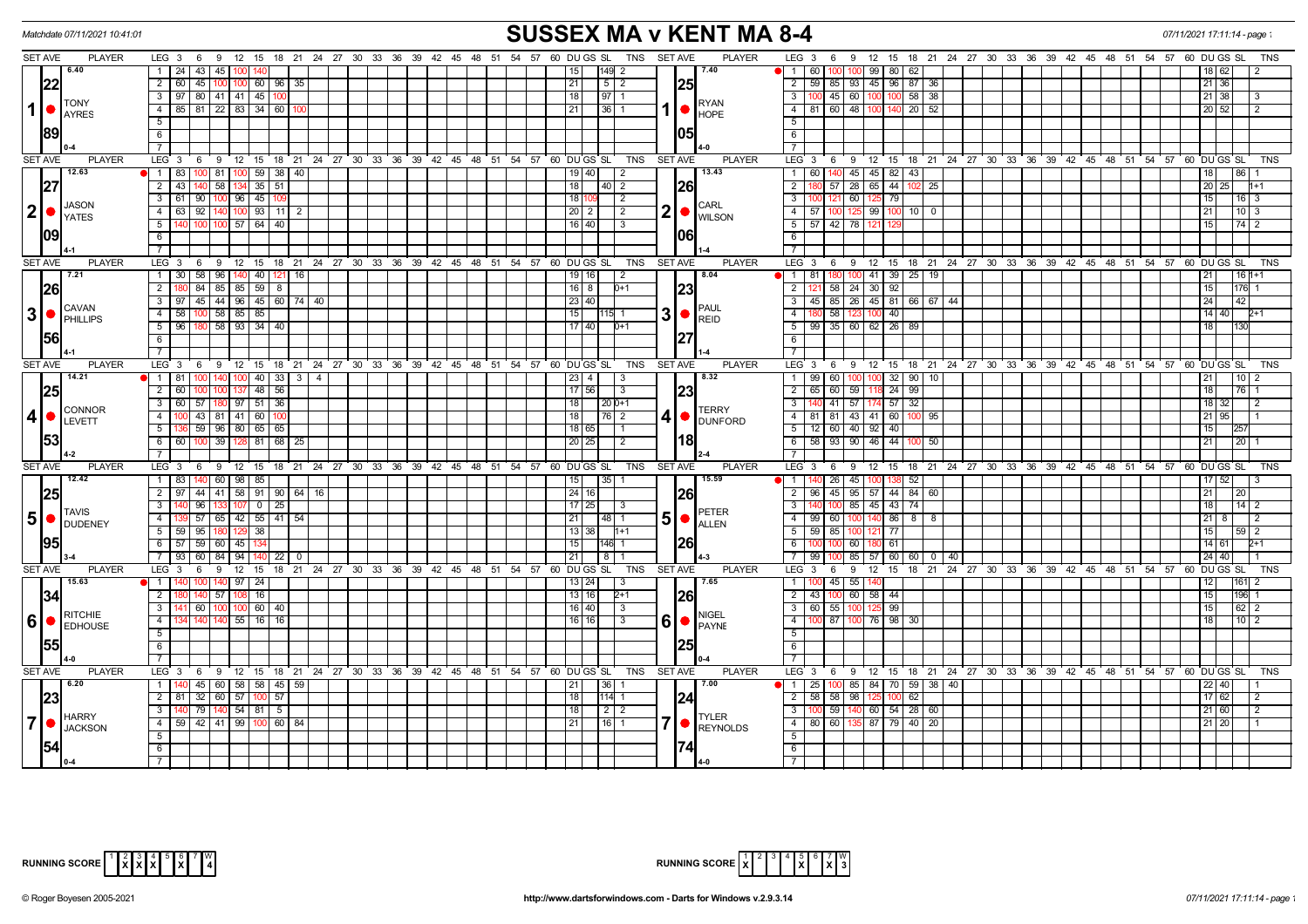| <b>SUSSEX MA v KENT MA 8-4</b><br>Matchdate 07/11/2021 10:41:01<br>07/11/2021 17:11:24 - page: |                |                                                                                                                   |                                                                                                                                  |                                                                                   |  |  |  |  |  |  |  |  |  |
|------------------------------------------------------------------------------------------------|----------------|-------------------------------------------------------------------------------------------------------------------|----------------------------------------------------------------------------------------------------------------------------------|-----------------------------------------------------------------------------------|--|--|--|--|--|--|--|--|--|
| <b>SET AVE</b>                                                                                 | <b>PLAYER</b>  | LEG <sub>3</sub><br>18  21  24  27  30  33  36  39  42  45  48  51  54  57  60  DU GS  SL<br>9<br>12<br>15<br>- 6 | <b>TNS</b><br><b>SET AVE</b><br><b>PLAYER</b><br>LEG <sub>3</sub><br>12<br>9<br>- 6                                              | 15 18 21 24 27 30 33 36 39 42 45 48 51 54 57 60 DUGS SL<br><b>TNS</b>             |  |  |  |  |  |  |  |  |  |
|                                                                                                | 9.97           | 38 <sup>1</sup><br>26<br>$15$   5<br>- 1 - I                                                                      | 9.09<br>45<br> 79<br>2+1<br>60<br>- 59<br>2015<br>$\overline{1}$                                                                 | 58 <br>18  <br>-2                                                                 |  |  |  |  |  |  |  |  |  |
| 25                                                                                             |                | $54$   20<br>$\overline{2}$<br>47                                                                                 | 24<br>39<br>$36$ 59<br>85 60<br>17 20<br>$\overline{2}$<br>  3                                                                   | 18<br> 122  1                                                                     |  |  |  |  |  |  |  |  |  |
|                                                                                                |                | $95 \mid 60 \mid 100 \mid 90 \mid 56 \mid$<br>3 I                                                                 | 45 70 13<br>$18$ 56<br>$\overline{2}$<br>60 100<br>3 I<br>PAUL                                                                   | $\frac{1}{92}$ 2<br>15                                                            |  |  |  |  |  |  |  |  |  |
| 8                                                                                              | <b>EVES</b>    | 44<br>81  <br> 43 83 <br>4 I<br>60                                                                                | 8 <br>140 99 70 32<br>15<br>60<br>$\overline{4}$<br><b>1190</b><br><b>FOX</b>                                                    | 18 32 <br>$\frac{1}{2}$                                                           |  |  |  |  |  |  |  |  |  |
|                                                                                                |                | 5   81   95   55   45   90   37   82   16                                                                         | 22   16  <br>135 81 95 40 41 35 54<br>$5\sqrt{2}$                                                                                | 21<br>12011                                                                       |  |  |  |  |  |  |  |  |  |
|                                                                                                | 16I            | 6                                                                                                                 | 159<br>6                                                                                                                         |                                                                                   |  |  |  |  |  |  |  |  |  |
|                                                                                                |                |                                                                                                                   |                                                                                                                                  |                                                                                   |  |  |  |  |  |  |  |  |  |
| <b>SET AVE</b>                                                                                 | <b>PLAYER</b>  | $LEG \ 3$<br>$^{\circ}$ 12<br>$18$ 21 24 27 30 33 36<br>- 6<br>-9<br>15                                           | 39 42 45 48 51 54 57 60 DUGS SL<br><b>PLAYER</b><br><b>TNS</b><br><b>SET AVE</b><br>$LEG \ 3$<br>$^{\circ}$ 12<br>9<br>15<br>- 6 | 18  21  24  27  30  33  36  39  42  45  48  51  54  57  60  DUGS SL<br><b>TNS</b> |  |  |  |  |  |  |  |  |  |
|                                                                                                | 15.81          | 60<br>41<br>  60  <br>60<br>-1 I                                                                                  | 5.58<br>43   60<br>$45$ 96<br>18 60<br>$\blacksquare$ 1<br>55<br>1+1                                                             | 18 <sup>1</sup><br>102                                                            |  |  |  |  |  |  |  |  |  |
| 22                                                                                             |                | $\overline{2}$<br>60<br>$35$ 0<br>31012<br>$\circ$ 1                                                              | $32$   2<br> 20<br>39 64 22 41<br>25<br>81 60<br>$63 \mid 17$<br>1+1                                                             | 30<br>8                                                                           |  |  |  |  |  |  |  |  |  |
|                                                                                                | ROD            | 60<br>$44$   $40$<br>60<br>$\overline{140}$<br>$3^{\circ}$<br>96                                                  | $55$ 60<br>$98$ 52 0 20<br>21<br>$\overline{3}$<br>81<br>140 I 1<br><b>DAVE</b>                                                  | 22   20                                                                           |  |  |  |  |  |  |  |  |  |
| 9                                                                                              | <b>HAWKINS</b> | 49<br>32<br>45 1<br>4 I<br>100<br>140 I                                                                           | $9$ $\bullet$<br>$90$ 28 76<br>$17$   32  <br>$\overline{3}$<br>81<br>4 I<br><b>SALTER</b>                                       | 15<br>$126$ 1                                                                     |  |  |  |  |  |  |  |  |  |
|                                                                                                |                | 93<br>5 <sup>1</sup><br>43<br>0   20                                                                              | 40<br>40 40<br>$94$ 24 40<br>21<br>$\vert 20 \vert 3$<br>5<br>10 <sub>C</sub>                                                    | 24 40 <br>2                                                                       |  |  |  |  |  |  |  |  |  |
| <b>149</b>                                                                                     |                | 85 80 40 60 0 36<br>6<br>100 I                                                                                    | 75<br>$6$   26   58   60   41   83   84   77<br>22 36 <br>l 2                                                                    | 21 <br> 72                                                                        |  |  |  |  |  |  |  |  |  |
|                                                                                                |                |                                                                                                                   |                                                                                                                                  |                                                                                   |  |  |  |  |  |  |  |  |  |
| <b>SET AVE</b>                                                                                 | <b>PLAYER</b>  | 18 21 24 27 30 33 36 39 42 45 48 51 54 57 60 DUGS SL<br>$LEG \ 3$<br>12<br>9<br>15<br>6                           | <b>PLAYER</b><br><b>TNS</b><br><b>SET AVE</b><br>LEG <sup>3</sup><br>9<br>12<br>15<br>- 6                                        | 18 21 24 27 30 33 36 39 42 45 48 51 54 57 60 DUGS SL<br><b>TNS</b>                |  |  |  |  |  |  |  |  |  |
|                                                                                                | 8.85           | 60<br>42<br>59<br>60<br>  60                                                                                      | 13.45<br>120<br>60<br>18<br>80<br>41<br>40                                                                                       | 18 40                                                                             |  |  |  |  |  |  |  |  |  |
| 24                                                                                             |                | $\overline{60}$<br>2<br>$60$ 59<br>5<br>ınr                                                                       | 25<br>$52 \mid 40$<br>15<br>$217$ 1<br>$\overline{2}$<br>84                                                                      | 16   40  <br>3                                                                    |  |  |  |  |  |  |  |  |  |
|                                                                                                |                | 58   93   58  <br>$\overline{\mathbf{3}}$<br>95<br>97                                                             | $41$ 55<br>59<br>18 58<br>3                                                                                                      | 15<br>$146$ 2                                                                     |  |  |  |  |  |  |  |  |  |
|                                                                                                | 10 MITHERS     | 42<br>85<br>60<br>-47 I<br>4 I<br>22                                                                              | I O  ●  <br>21<br>$\sqrt{2}$<br>41<br>60<br>$41 \overline{46}$<br>$\overline{4}$<br>41<br><b>CUNLIFFE</b>                        | 21                                                                                |  |  |  |  |  |  |  |  |  |
|                                                                                                |                | 50<br>$92$ 59<br>$100$ 0 $140$<br>5 I<br>100<br>60 I                                                              | $22$ 40<br>$\overline{2}$<br>60 42<br>61<br>58 75<br>5                                                                           | 21<br>5 2                                                                         |  |  |  |  |  |  |  |  |  |
| 105                                                                                            |                | 85<br>140 78 91<br>48<br>-6 I<br>59                                                                               | 20<br>17   48  <br>45<br>59<br>81<br>57<br>83<br>6                                                                               | 36 <br>18                                                                         |  |  |  |  |  |  |  |  |  |
|                                                                                                |                |                                                                                                                   |                                                                                                                                  |                                                                                   |  |  |  |  |  |  |  |  |  |
| <b>SET AVE</b>                                                                                 | <b>PLAYER</b>  | 15 18 21 24 27 30 33 36 39 42 45 48 51 54<br>LEG <sub>3</sub><br>9<br>12<br>- 6                                   | 57 60 DU GS SL<br><b>TNS</b><br><b>SET AVE</b><br><b>PLAYER</b><br>$LEG_3$<br>$9 \t12$<br>6                                      | 15 18 21 24 27 30 33 36 39 42 45 48 51 54 57 60 DUGS SL<br><b>TNS</b>             |  |  |  |  |  |  |  |  |  |
|                                                                                                | 14.93          | 180 78 38 20<br>85                                                                                                | 8.14<br>41<br>60 81<br>59<br>16   20<br>$\blacksquare$<br>l1+1                                                                   | 18<br> 20                                                                         |  |  |  |  |  |  |  |  |  |
| 25                                                                                             |                | 44<br>2 <sup>1</sup><br>60<br>60<br>137                                                                           | 23<br>85 85<br>60<br>18 44<br>60<br>60<br>l 3                                                                                    | 15 <br>151                                                                        |  |  |  |  |  |  |  |  |  |
|                                                                                                | <b>MICHAEL</b> | 3 <sup>1</sup><br>56                                                                                              | 140 45 45 97 134 40<br>15 <sub>l</sub><br>40 4<br>3<br><b>KEVIN</b>                                                              | 17   40  <br>$\overline{2}$                                                       |  |  |  |  |  |  |  |  |  |
| 11                                                                                             | <b>HAMMOND</b> | 4 I<br>  30   6<br>30<br>60<br>137<br>$\overline{0}$<br>$\overline{4}$                                            | 44<br>40<br>25<br>l 3<br>97 100<br>$\overline{4}$<br>4<br>$10$   0<br><b>SMITH</b>                                               | 24<br>  10   3                                                                    |  |  |  |  |  |  |  |  |  |
|                                                                                                |                | 5 60 60 60 100 81 83 17 40                                                                                        | 5   85   47   85   85   95   29   35   0<br>$22$   40                                                                            | 24 <br>40                                                                         |  |  |  |  |  |  |  |  |  |
| 68                                                                                             |                | 6                                                                                                                 | 31<br>6                                                                                                                          |                                                                                   |  |  |  |  |  |  |  |  |  |
|                                                                                                |                | $\overline{7}$                                                                                                    |                                                                                                                                  |                                                                                   |  |  |  |  |  |  |  |  |  |
| <b>SET AVE</b>                                                                                 | <b>PLAYER</b>  | $LEG \ 3$<br>18 21 24 27 30 33 36 39 42 45 48 51 54 57 60 DUGS SL<br>12<br>15<br>- 6<br>-9                        | <b>SET AVE</b><br><b>PLAYER</b><br><b>TNS</b><br>LEG <sub>3</sub><br>12<br>15<br>-9<br>- 6                                       | 18 21 24 27 30 33 36 39 42 45 48 51 54 57 60 DUGS SL<br><b>TNS</b>                |  |  |  |  |  |  |  |  |  |
|                                                                                                | 12.94          | $21 \mid$<br>$\overline{1}$<br>5<br>85<br>-78                                                                     | 12.55<br>32 1+1<br>85<br>81<br>46<br>60<br>-49<br>18                                                                             | 18   49  <br>D+1                                                                  |  |  |  |  |  |  |  |  |  |
| 25                                                                                             |                | 64 <br>$2 \mid 41 \mid$<br>$41$   24  <br>123                                                                     | 27<br>18<br> 108 2<br>2 83 85<br>140 57 20 20<br>96                                                                              | 20 20                                                                             |  |  |  |  |  |  |  |  |  |
|                                                                                                | <b>STEPHEN</b> | $\overline{3}$<br>$\overline{22}$<br>$41 \mid 43$<br>96<br>60 I                                                   | 85<br>$\overline{3}$<br>41 95<br>40<br>18<br>$102$ 1<br>10C                                                                      | 16 40 <br>$\vert$ 2                                                               |  |  |  |  |  |  |  |  |  |
| 12                                                                                             | <b>CROSS</b>   | 43 78 1<br>4   85<br>00 81                                                                                        | $12$ $\bullet$ $\frac{\text{MARK}}{\text{LEGG}}$<br>60 180 82 11<br>$\overline{2}$<br>60<br>18   1<br>4 I<br>-100                | 18<br>$181+1$                                                                     |  |  |  |  |  |  |  |  |  |
|                                                                                                |                | 64<br>5 <sup>1</sup><br>81<br>$\overline{0}$<br>36                                                                | $55 \ 60$<br>60<br>$1+1$<br>60<br>16 36<br>5                                                                                     | 15<br>126 1                                                                       |  |  |  |  |  |  |  |  |  |
| 48                                                                                             |                | $120 \ 96 \ 26 \ 59$<br>6 6 6 1                                                                                   | 88<br>60 140 98 8<br>$1140 - 1$<br>$6 \mid 60$<br>15 <sup>1</sup><br>135                                                         | 16 8 1<br>$\frac{12}{2}$                                                          |  |  |  |  |  |  |  |  |  |
|                                                                                                |                |                                                                                                                   |                                                                                                                                  |                                                                                   |  |  |  |  |  |  |  |  |  |

| IOP:            | Ritchie Edhouse 34.55                                                                           | IOP: | rk Legg 27.88<br>Mor<br>wa.                                 |
|-----------------|-------------------------------------------------------------------------------------------------|------|-------------------------------------------------------------|
| <b>RUNNINGS</b> | <b>CORL</b><br><b>v</b> v<br>.<br>$\mathbf{v}$<br>-0<br><u>IAIAIA</u> I<br>1 A I<br>.<br>.<br>. |      | 12 I W<br>l x l<br>$\overline{\phantom{a}}$<br>. X I 4<br>. |